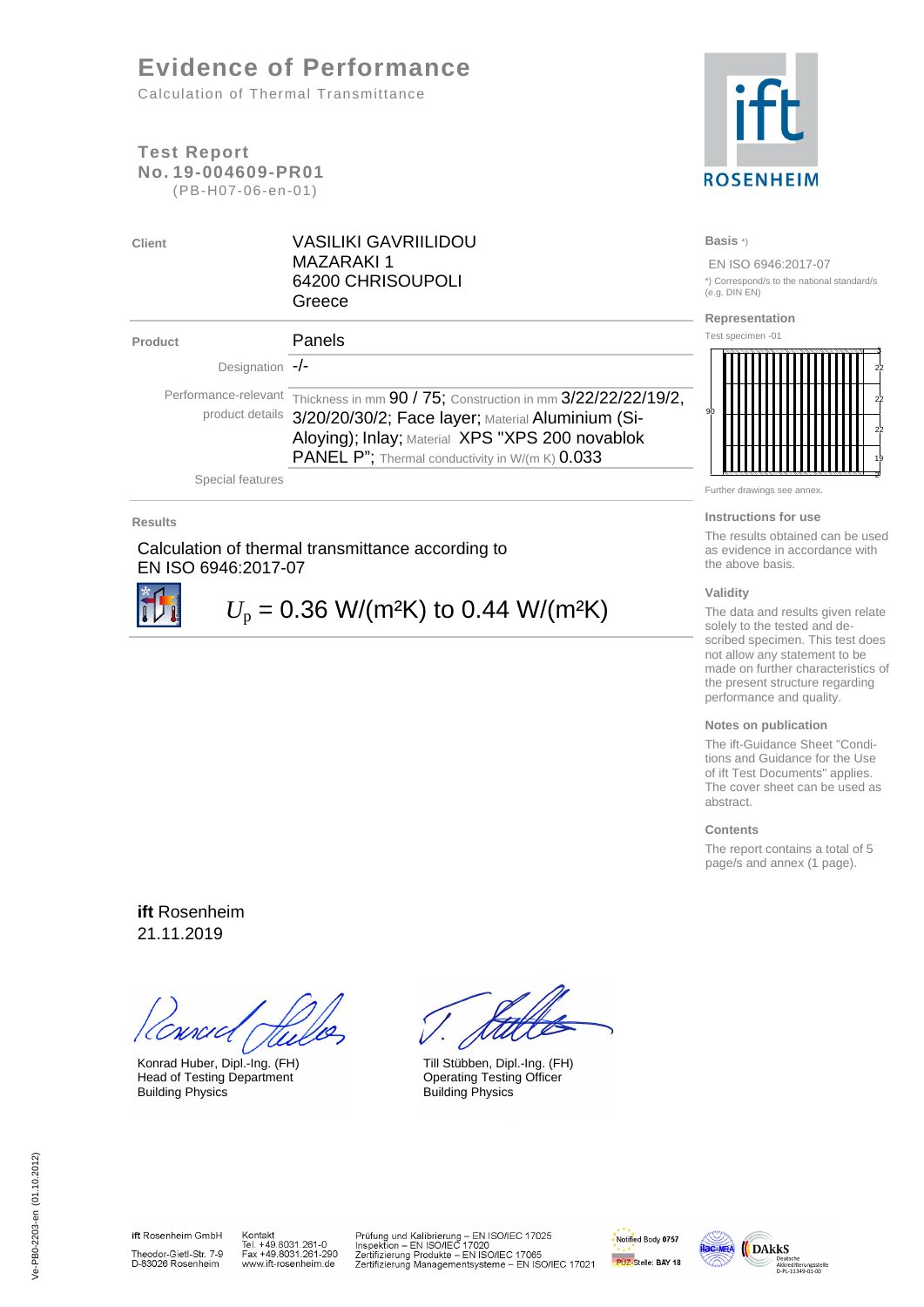

# **1 Object**

### **1.1 Description of test specimen**

| Panel                           |                                        |  |  |
|---------------------------------|----------------------------------------|--|--|
| Manufacturer                    | VASILIKI GAVRIILIDOU, GR - CHRISOUPOLI |  |  |
| System designation              | $-/-$                                  |  |  |
| Thickness in mm                 | 90/75                                  |  |  |
| Construction in mm              | 3/22/22/22/19/2<br>3/20/20/30/2        |  |  |
| <b>Face layer</b>               |                                        |  |  |
| Material                        | Aluminium (Si-Aloying)                 |  |  |
| <b>Inlay</b>                    |                                        |  |  |
| Material                        | XPS "XPS 200 novablok PANEL P"         |  |  |
| Thickness in mm                 | 85/70                                  |  |  |
| Thermal conductivity in W/(m K) | 0.033                                  |  |  |

The description is based on specifications provided by the client and on inspection of the test specimen at the **ift.** (Item designations/ numbers as well as material specifications were provided by the client, unless designated as "ift-tested".)

Test specimen are described in the annex "Product/Sample description".

# **1.2 Sampling**

The following data for sampling have been presented to **ift**:

Sampler: VASILIKI GAVRIILIDOU, 64200 CHRISOUPOLI (Greece)

Date: 21.11.2019

Documentation: ift Rosenheim did not receive a sampling report.

**ift**-test specimen-No.: 19-004609-PK01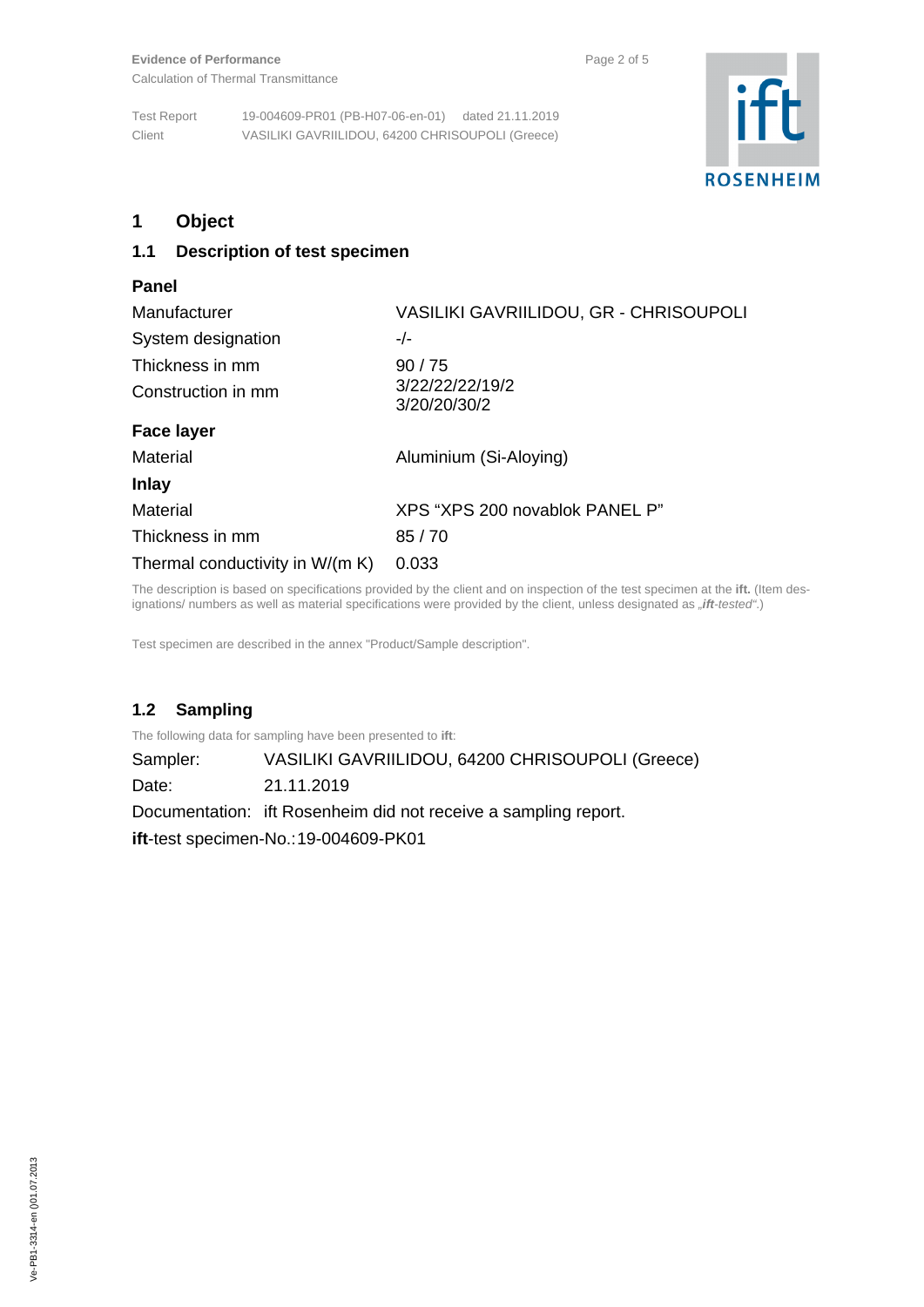Test Report 19-004609-PR01 (PB-H07-06-en-01) dated 21.11.2019 Client VASILIKI GAVRIILIDOU, 64200 CHRISOUPOLI (Greece)



# **2 Procedure**

## **2.1 Basic documents \*) of the processes**

### EN ISO 6946:2017-07

Building components and building elements - Thermal resistance and thermal transmittance - Calculation method

\*) correspond/s to the national standard/s, e.g. DIN EN

# **2.2 Short description of process**

## Calculation of the thermal transmittance  $U_p$

The thermal transmittance of a panel with several homogeneous layers, lying in a row, is calculated from the inverse of the sum of the thermal resistance of the individual layers and the internal and external surface resistance.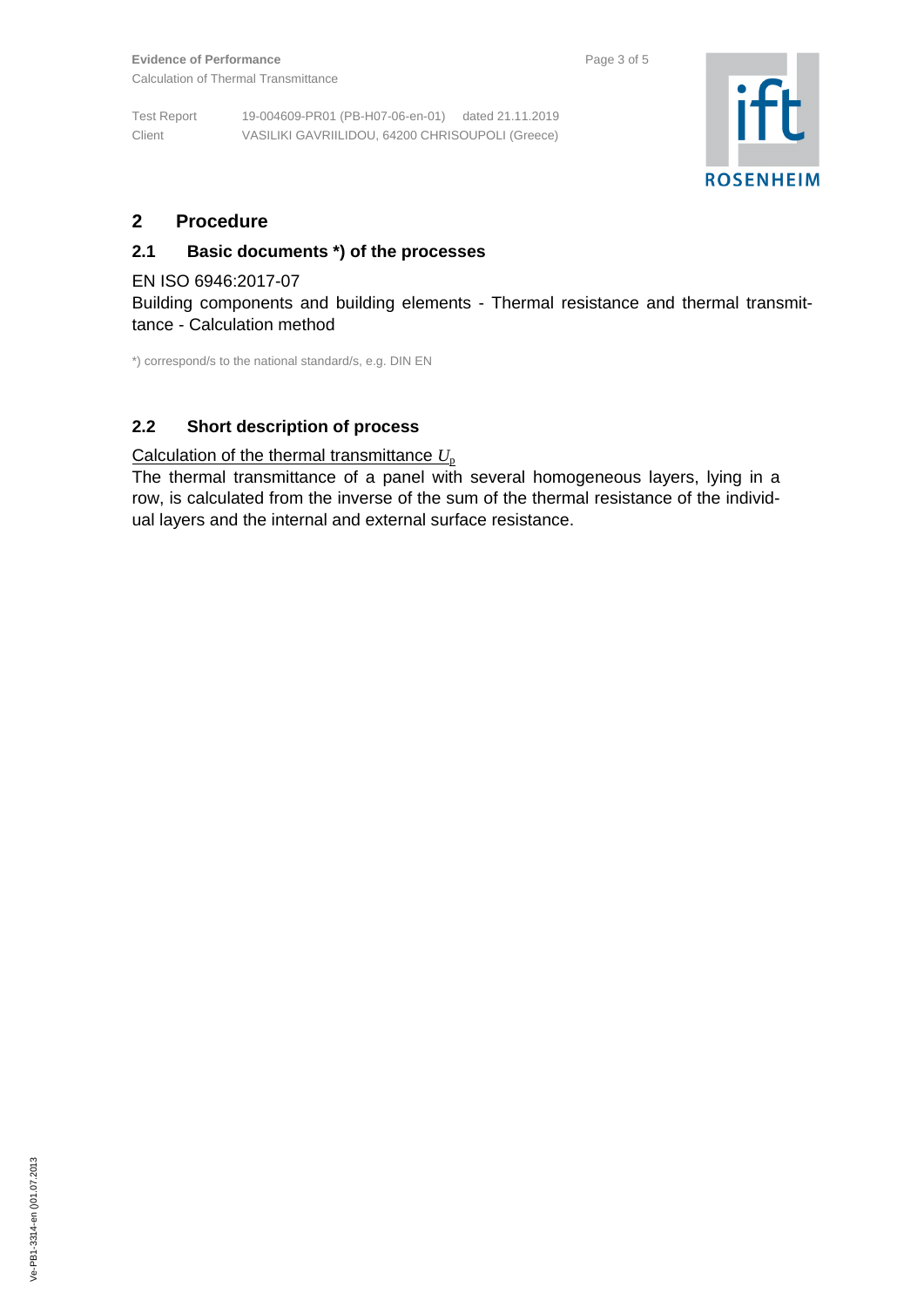Test Report 19-004609-PR01 (PB-H07-06-en-01) dated 21.11.2019 Client VASILIKI GAVRIILIDOU, 64200 CHRISOUPOLI (Greece)



# **3 Detailed results**

### **Calculation of the thermal transmittance**

| Project No.                                        | 19-004609-PR01                                                                                                                          | Process No. | 19-004609 |  |  |  |
|----------------------------------------------------|-----------------------------------------------------------------------------------------------------------------------------------------|-------------|-----------|--|--|--|
| <b>Basis</b>                                       | EN ISO 6946:2017-07<br>Building components and building elements - Thermal resistance and thermal transmittance -<br>Calculation method |             |           |  |  |  |
| <b>Test equipment used</b><br><b>Test specimen</b> | Sim/020841 - ift calculation program<br>Panels                                                                                          |             |           |  |  |  |
| Test specimen No.<br>Date of test                  | 19-004609-PK01<br>21.11.2019                                                                                                            |             |           |  |  |  |
| Testing personnel in charge                        | Till Stübben                                                                                                                            |             |           |  |  |  |
| <b>Testing personnel</b>                           | Till Stübben                                                                                                                            |             |           |  |  |  |

#### Information on test setup / test specimen

Test method/s

There have been no deviations from the test method/s set out by the standards/basis.

### Determination of thermal transmittance of a panel  $U_p$

The heat transfer coefficient is derived from the general formula:



|                 | Definition                                 | Einheit             |
|-----------------|--------------------------------------------|---------------------|
| U               | thermal transmittance coefficient          | W/(m <sup>2</sup> K |
| $R_{\text{si}}$ | internal heat transfer resistance          | $(m^2K)$            |
| đ               | layer thickness                            | m                   |
| λ               | specific thermal conductivity of the layer | W/(mK               |
| $R_{\rm se}$    | external heat transfer resistance          |                     |

| Layer    | $d_i$ | $\Lambda$ : | $R_{i}$ | Material                                 | Source <sup>11</sup>              |
|----------|-------|-------------|---------|------------------------------------------|-----------------------------------|
| internal |       |             | 0.13    | Thermal heat flow direction - horizontal |                                   |
|          | 0.003 | 160         |         | Aluminium (Si-Aloving)                   |                                   |
|          | 0.022 | 0.033       |         | XPS "XPS 200 novablok PANEL P"           | client <sup><math>2)</math></sup> |
| з        | 0.022 | 0.033       |         | XPS "XPS 200 novablok PANEL P"           | client $2$                        |
|          | 0.022 | 0.033       |         | XPS "XPS 200 novablok PANEL P"           | client <sup><math>2)</math></sup> |
|          | 0.019 | 0.033       |         | XPS "XPS 200 novablok PANEL P"           | client <sup><math>2)</math></sup> |
|          | 0.002 | 160         |         | Aluminium (Si-Aloving)                   | $-/-$                             |
| external |       |             | 0.04    | Thermal heat flow direction - horizontal |                                   |

Unless stated otherwise, data originate form standards EN ISO 10456 and EN ISO 10077-2.

The emissivity of low emitting layers must be taken to ensure through a factory production control.<br><sup>1)</sup> The emissivity of low emitting layers must be taken to ensure through a factory production control.

 $^{2)}$  Confirmation of thermal conductivity by declaration of performance (deposited at ift) - according standards without addition

| Total thickness:          | $d = 0.090$ m |                                    |
|---------------------------|---------------|------------------------------------|
| Heat transfer resistance: |               | $R_T = 2,746$ (m <sup>2</sup> K)/W |

#### **Test result**

Calculated thermal transmittance:

**Sp-No.01** 

 $U_{\text{p}} = 0,36 \text{ W/(m}^2 \text{ K)}$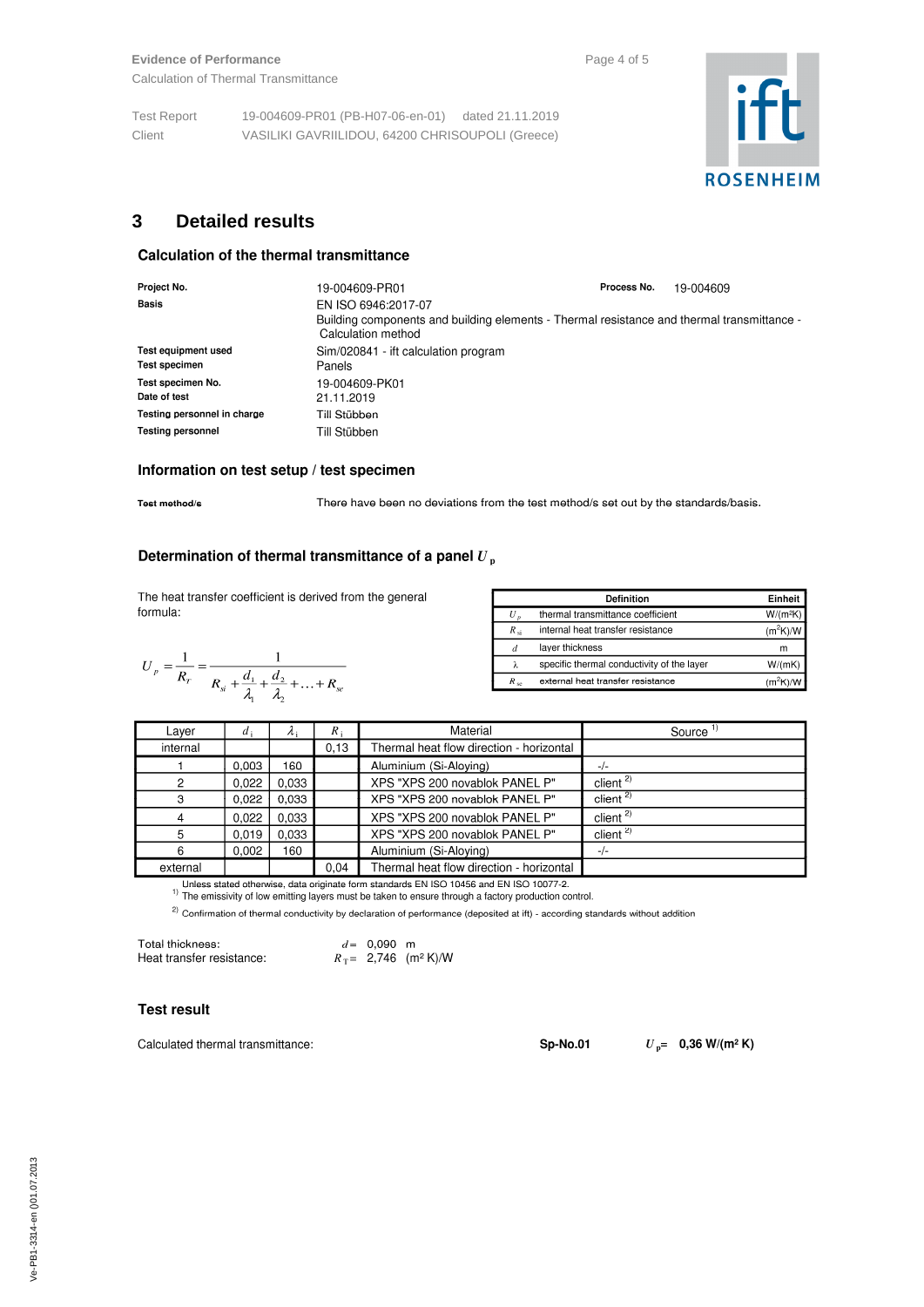# **Evidence of Performance Page 5 of 5**

Calculation of Thermal Transmittance

Test Report 19-004609-PR01 (PB-H07-06-en-01) dated 21.11.2019 Client VASILIKI GAVRIILIDOU, 64200 CHRISOUPOLI (Greece)



| Layer    | $d_i$ | $\lambda$ : | $R_{\perp}$ | Material                                 | Source                            |
|----------|-------|-------------|-------------|------------------------------------------|-----------------------------------|
| internal |       |             | 0.13        | Thermal heat flow direction - horizontal |                                   |
|          | 0.003 | 160         |             | Aluminium (Si-Aloying)                   | $-1-$                             |
|          | 0.020 | 0.033       |             | XPS "XPS 200 novablok PANEL P"           | client <sup>2)</sup>              |
| ◠        | 0.020 | 0.033       |             | XPS "XPS 200 novablok PANEL P"           | client <sup><math>2)</math></sup> |
| 4        | 0.030 | 0.033       |             | XPS "XPS 200 novablok PANEL P"           | client <sup>2)</sup>              |
| 5        | 0.002 | 160         |             | Aluminium (Si-Aloying)                   | $-/-$                             |
| external |       |             | 0.04        | Thermal heat flow direction - horizontal |                                   |

Unless stated otherwise, data originate form standards EN ISO 10456 and EN ISO 10077-2.<br><sup>1)</sup> The emissivity of low emitting layers must be taken to ensure through a factory production control.

<sup>2)</sup> Confirmation of thermal conductivity by declaration of performance (deposited at ift) - according standards without addition

| Total thickness:          | $d = 0.075$ m |                                    |
|---------------------------|---------------|------------------------------------|
| Heat transfer resistance: |               | $R_T = 2,291$ (m <sup>2</sup> K)/W |

#### **Test result**

Calculated thermal transmittance:

**Sp-No.02** 

 $U_p$ = 0,44 W/(m<sup>2</sup> K)

#### Remark:

According to EN ISO 6946 the Up-value has to be declared with 2 decimales.